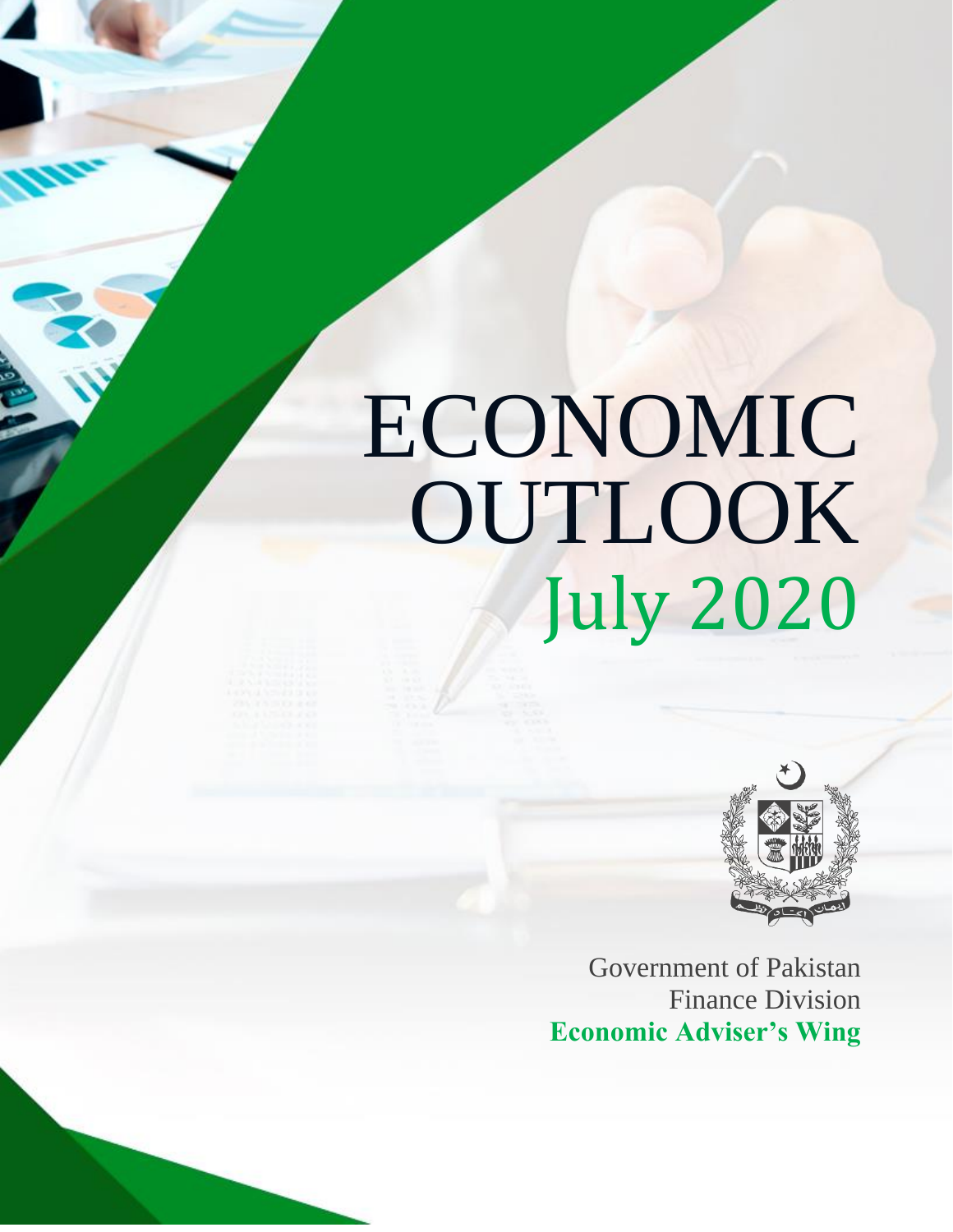## **CONTENTS**

|    | Page #         |
|----|----------------|
| 1. | 1              |
| 2. | $\overline{2}$ |
| 3. | 3              |
|    | 3              |
|    | $\overline{A}$ |
|    | $\overline{4}$ |
|    | 6              |
|    |                |
|    | 8              |
| 4. | 8              |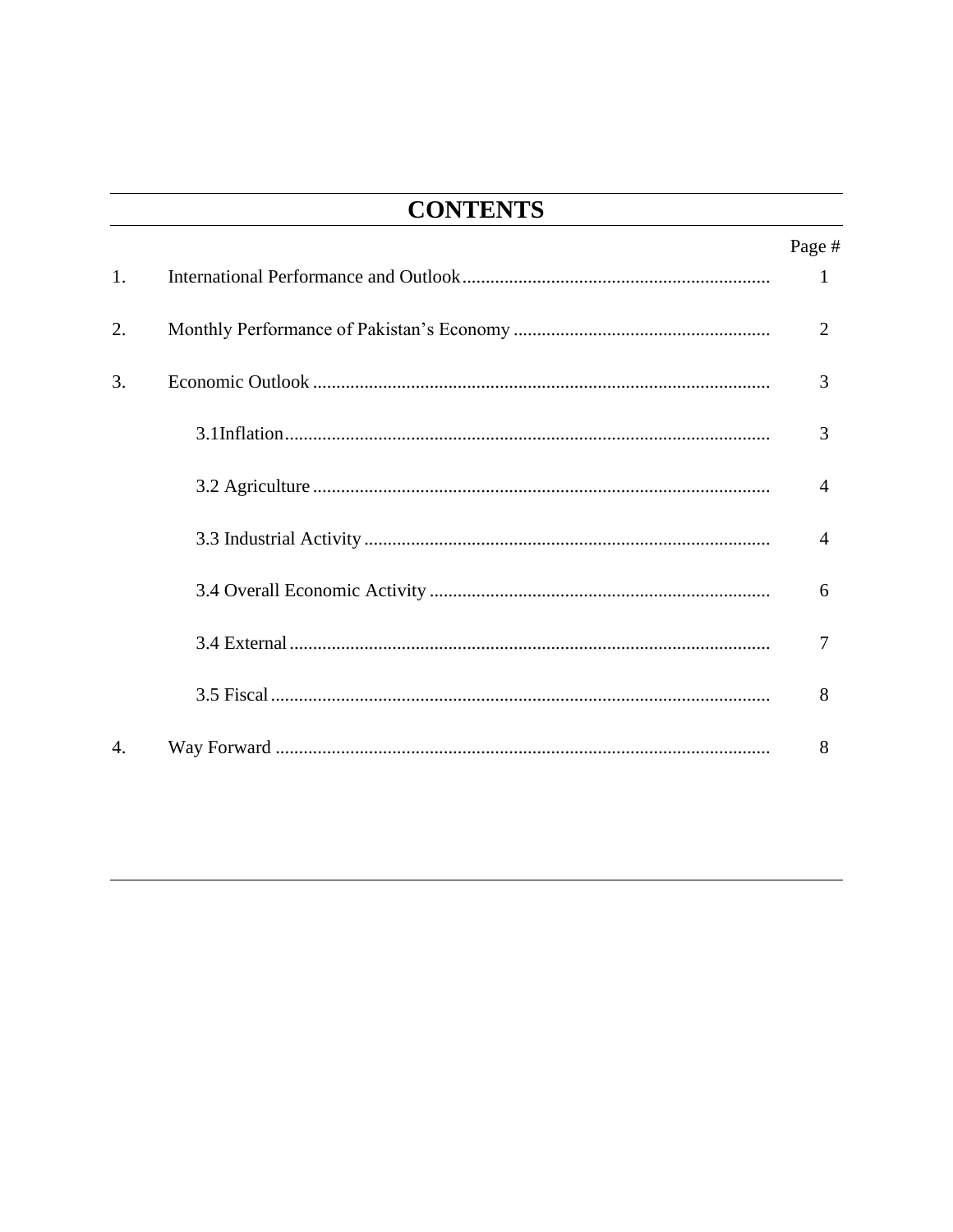#### **1. International Performance and Outlook**

Many International Financial Institutions (IFIs) including IMF, WB, ADB etc realized that negative impact of the COVID-19 pandemic will continue in the first half of 2020. Although, extent of recovery depends on the discovery and availability of treatments and vaccines, the Covid-19 lockdowns brought deep economic dive. Many international institutions still believe that uncertainty will recover gradually. However, these expectations or forecasting were based on the information and events available in March and April of this year. Further, in prediction, these institutions are giving more weights to risk associated with second wave.

However, many economies are re-opening and economic activities are restarting. Thus, there is need to re-estimate the future prediction on the basis of high frequency data. As recent high frequency data is improving especially in the month of June 2020 which suggest that the economic activities are continuously restarting after lifting of lockdown. Further, historically, economies have experienced a V-shaped recovery after a recession. In COVID-19, the severity is different leading to unprecedented policy response. On the basis of following high frequency data, one can predict optimism in economic outlook for almost all economies.

The Weekly Economic Indicator (WEI) of the Federal Reserve Bank of New York is an index of 10 weekly indicators of real economic activity, scaled to align with the four-quarter GDP growth rate in the US. This index is continuously improving since early May (**Fig-1**).



Source Federal reserve Bank of New York

Likewise, the Composite leading indicators (CLI), compiled by the OECD, in Pakistan's main trading areas are further improving. **Fig-2** shows that the crises first hit China in Feb 2020, followed by rest of the world. But since bottom of the crises, these indicators moved upwards and continue to do so up to June.



Source OECD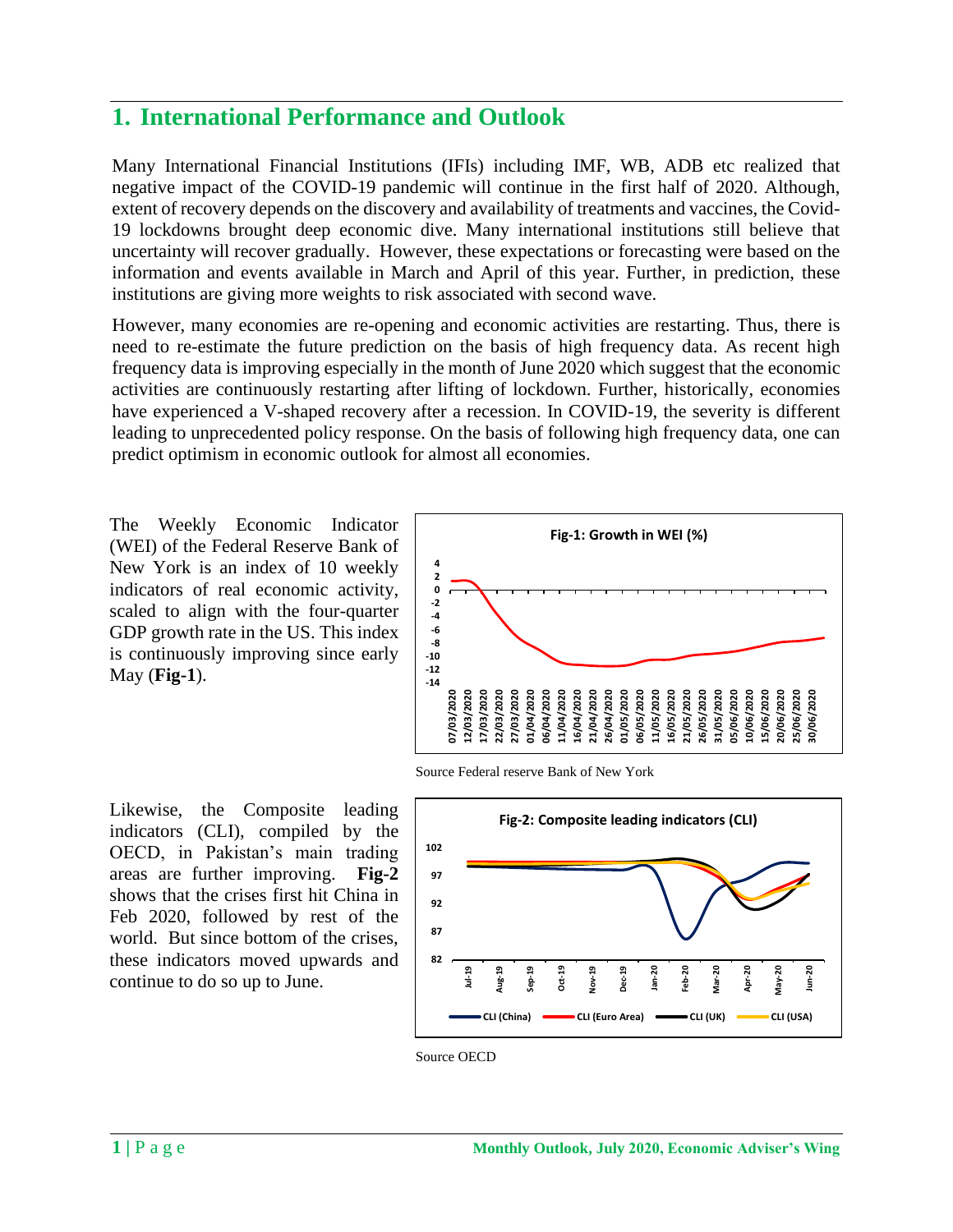The US stock market indices are improving. The average of the S&P 500 index in July thus far is 3170, compared to 3105 in June and 2920 in May (**Fig-3**). Furthermore, the Chicago Board Options Exchange (CBOE) Volatility Index, which measures the implicit volatility in option prices is also well below crises levels which implies that uncertainty has come down.





Information Handling Services (IHS) Markit, London–based global information provider released its final purchasing managers' indices (PMIs) for services in multiple countries. The global services PMI increased from 35.1 in May to 48.0 in June, after having declined very sharply in the previous month. The worst sub-index was export orders, signalling that global trade in services remains muted. The best sub-index was sentiment about the future, which was up strongly, indicating that service businesses are optimistic.

Regardless of all these positive economic developments, risk still prevails. The stock markets are not yet at pre-crises levels. However, investors expect that the effect of the pandemic on future company profit growth will be relatively short lived. Thus, stock markets in the world, including Pakistan have been recovering.

Regarding International prices, energy prices rose 24.7% in June, following a 32.2% spike in May. Despite the recent gains, prices remain 37% below end-2019 levels. However, in June, global food commodity prices rose for the first time since the beginning of the year driven by a rebound in vegetable oils, sugar and dairy quotations. However, in the cereals and meat markets, most prices remained under downward pressure amid market uncertainties posed by the COVID-19 pandemic. This implies that consumer demand is picking up after lockdown

## **2. Monthly Performance of Pakistan's Economy**

In June 2020, key macroeconomic indicators have shown improvement. External sector continued to perform better. Exports for June 2020 remained \$ 1.6 billion compared to \$1.3 billion in May 2020, thus showing a growth of 25%. Record high workers' remittances received in June 2020, and there was 32% growth compared to May 2020 while 51% growth when compared to June 2019. Likewise, FDI increased by 46% in June 2020 compared to May 2020.

Domestic Economic Activities also observed acceleration as many businesses started operating following SOPs directed by the government. Restaurants, educational institutions, etc are expecting to start soon. Pakistan Stock Market (PSX) also improving. Government's stimulus package provided relief to investors as KSE-100 index gained 10,422 points (↑38.3%) since March 25th and index closed at 37,651 points on 20th July. Similarly, Market Capitalization has received Rs. 1,737 billion (↑32.3%) since March 25th and closed at Rs. 7,117 billion on 20th July, 2020.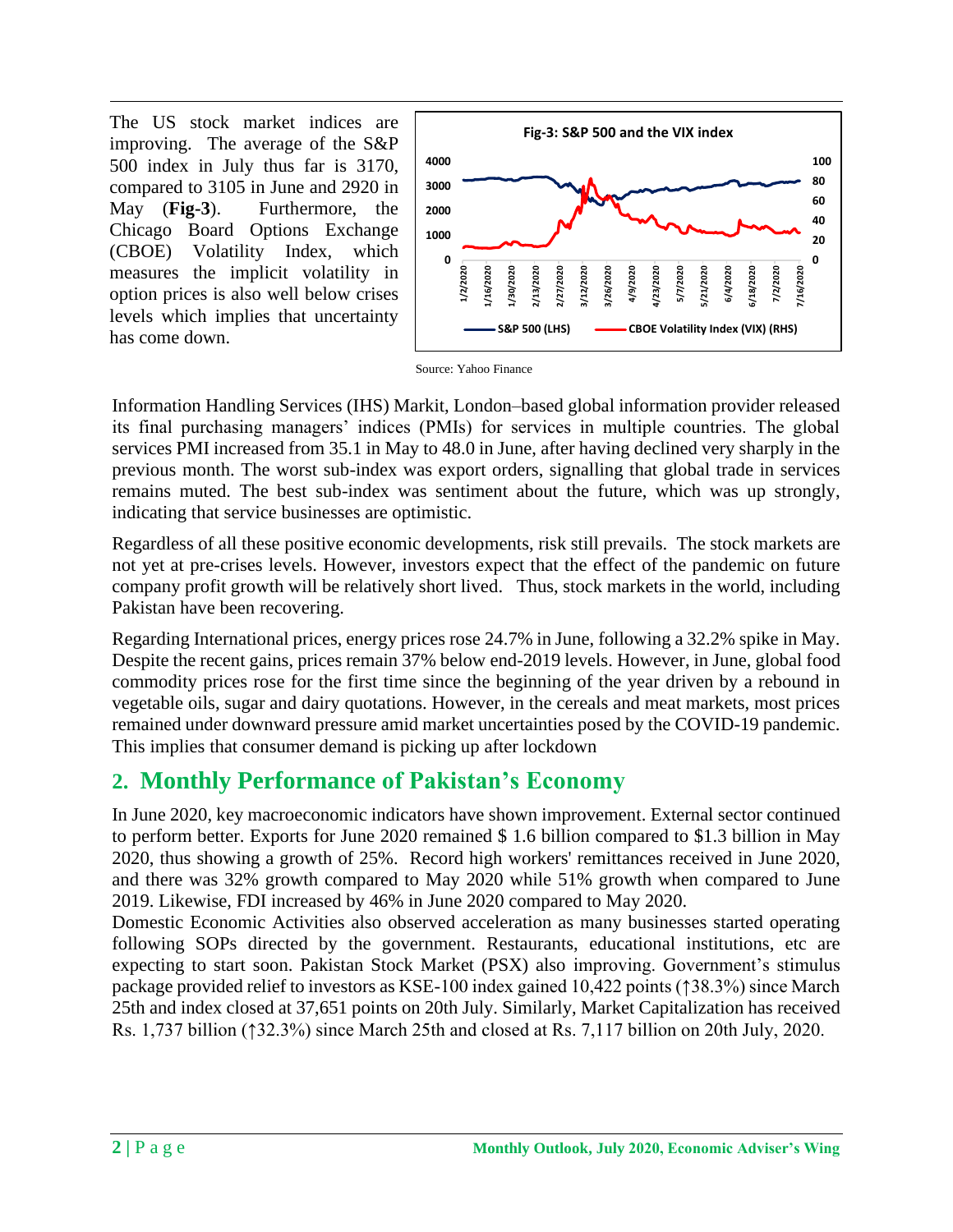In a comparison of 30th June 2020, the KSE-100 index gained 3,229 points ( $\uparrow$ 9.4%) and the index closed at 37,651 points as on 20th July. Similarly, Market Capitalization has received Rs. 587 billion (↑9.0%) and closed at Rs. 7,117 billion on 20th July, 2020.

Likewise, FBR tax collection (FY2020) grew by 4.0 % to Rs3.98 trillion (provisional) compared to Rs. 3.83 trillion in FY 2019 while in June 2020, FBR tax collection remained Rs 448.7 billion compared to Rs. 223.9 billion FBR tax collection in May 2020 showing a growth of 100%. Thus, monthly indicators are indicating sign of improvement in economic activities.

#### **3. Economic Outlook**

#### **3.1. Inflation**

Main drivers of the CPI inflation in Pakistan are international and domestic commodity prices, especially food and oil products, the value of the USD/PKR exchange rate, monetary and fiscal policies.

The growth rate of broad money (M2) is considered to be a useful indicator and available on weekly frequency. **Fig-4** shows the year-on year growth rate of M2 per end of each week. Apparently, growth rate of M2 is still above pre-corona levels. This is mainly due to increased pace of government borrowing for budget support, as government is supporting economic activity to curb deflation due to COVID-19. Also, in June growth rate of Government borrowing remained above pre-crises levels. Historically, an increase (decrease) of M2 by 1% tends to increase (reduce) the CPI level by  $around 0.35\% in the long run.$  Source: SBP

During FY 2020, overall international food prices remained fairly stable (**Fig-5**). The deflationary effect of the decline in oil prices was compensated by a depreciation of the USD/PKR exchange rate. Historically, a combined increase (decline) of commodity prices and exchange rate depreciation (appreciation) with 1% increases (reduces) the CPI level by around 0.9% in the long run.







Source World Bank, SBP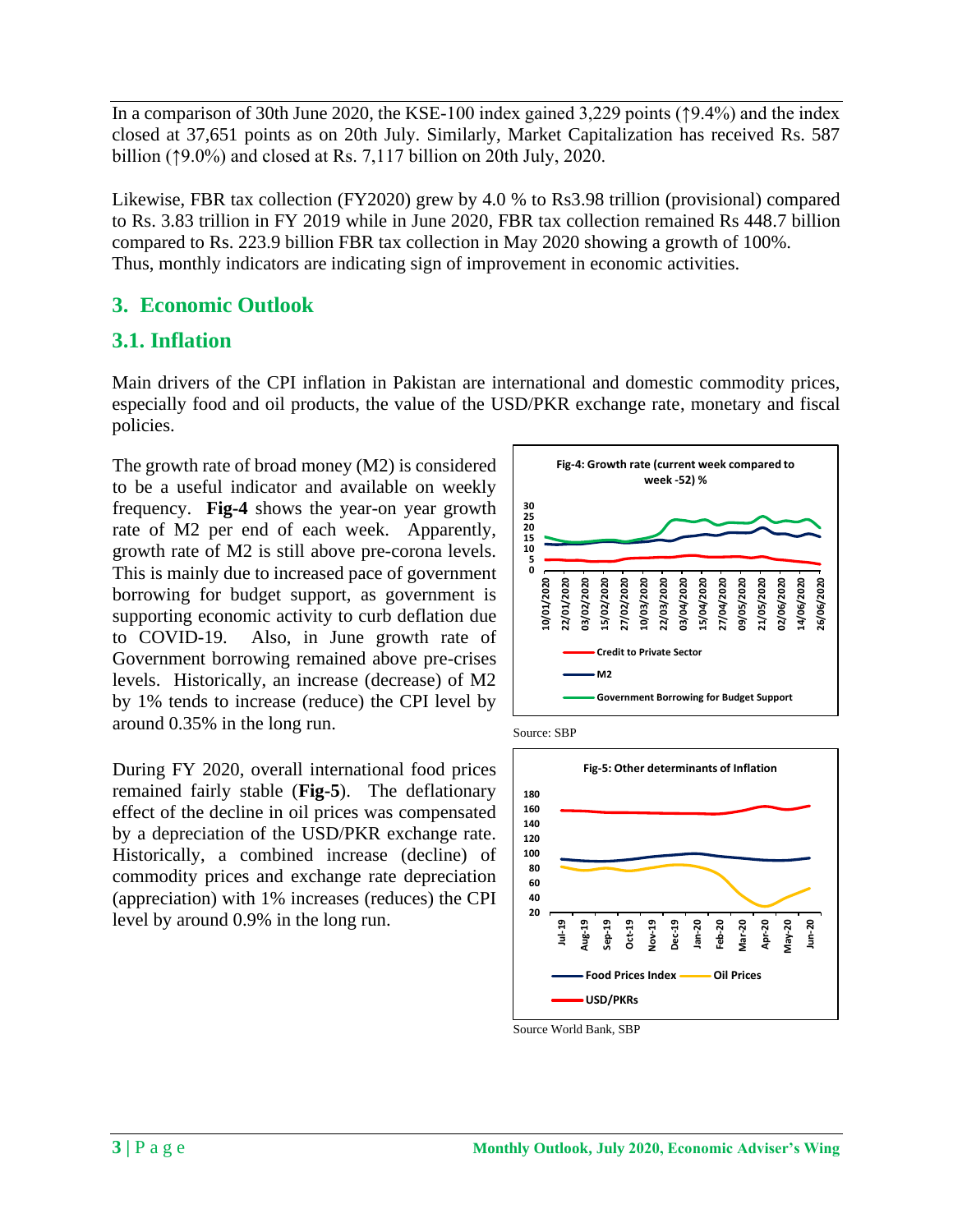Presently, some relief has been given in indirect taxes not only to industry but also to consumer in Federal Budget FY 2021, thus it will contribute to keep inflation in check in coming months. Likewise, the monthly average short-term interest rate (Overnight Repo rate) was guided downwards by SBP's interest rate policy. Historically, a change in the policy rate with 100 basis points tends to affect CPI inversely by around 0.4% in the long run.

The CPI level reacts to these developments with a time lag of at least one month, implying that they contain relevant information for short term inflation prediction. However, CPI follows SPI which comprises of 51 essential items having almost 35 percent weights in CPI. In July 2020, SPI for first week ended on July 2, 2020 was recorded 2.29 % growth, then decelerated to 0.98% in next week SPI and then recorded a decrease of 0.01% when compared with respective previous week. Thus, on the basis of the discussed dynamics, CPI inflation is expected to remain within a margin of 7.6 % and 9.3% in July FY 2021 where the higher and lower bounds of this range reflect probability margins surrounding model-based forecasts.

## **3.2. Agriculture**

Agriculture performance is mainly dependent on weather conditions and inputs. Presently, Kharif crops are in the process of cultivation. However, in recent meeting of Federal Committee on Agriculture held on July 8, 2020, it has been informed that sufficient water will be available. Likewise seed and fertilizer situation is quite satisfactory. Thus, on the basis of these information, it is expected that there will be positive impact on cultivation, yield and productivity of important crops as well as on other crops. The risk of locust attack still persists, but timely measures taken by the government along with allocation of Rs. 10 billion for locust control will mitigate the risk. Further, international agencies especially FAO are providing special assistance in this regard.

## **3.3. Industrial activity**

Industrial activity, measured by the LSM index is the sector which is most exposed to external conditions.

LSM is also exposed to developments in international markets. **Fig-6** compares the year-onyear growth rate of LSM with the weighted average Composite Leading Indicators in Pakistan's main export markets (CLI). LSM index is published with a time lag of around two to three months, whereas CLI is published with a one-month lag. Recently, the CLI index has improved. Thus MoM, LSMI recorded 20.5% growth in May 2020.

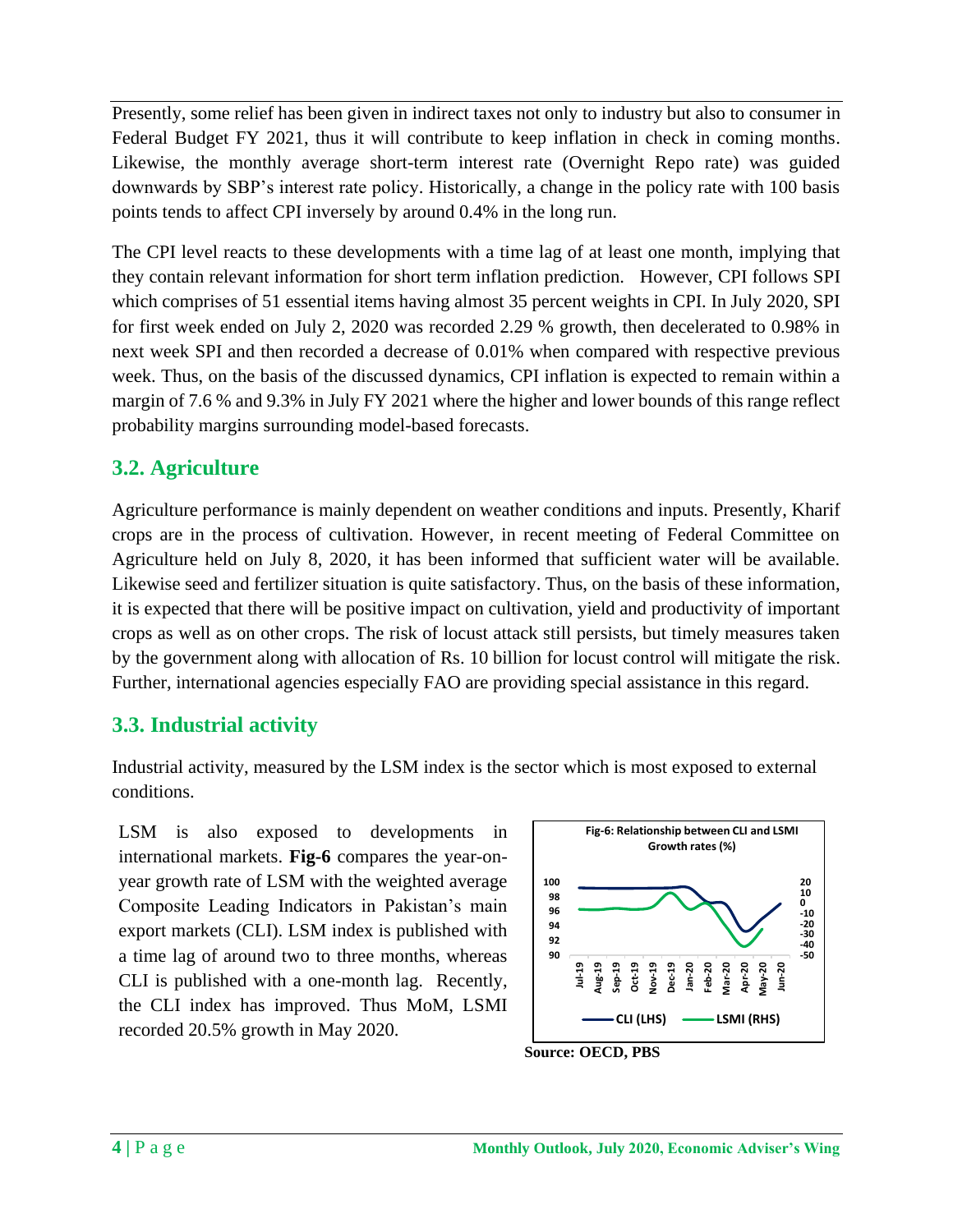Regarding cement production, there was 20% growth in Local dispatches while export dispatches have shown growth of 124% in June 2020 mainly because of government stance of opening construction sector to avoid unemployment and poverty.



**Fig-7: Cement Dispatches**

Source: APCMA

In FY 2020, Automobile sector alone accounted for major portion of contraction in LSM, however, recent data on car production and sales show that it has been rebounded after being remained silent in April 2020, due to lockdown.



**Fig-8: Total Car Production & Sales**

Source: PAMA

Given these recent improvements and taking into account the recent dynamics of LSM activity index itself, it is expected that the recession in industrial output will be tempered in recent months. In National Accounts Meeting, decline of LSM was provisionally taken 7.8% on the basis of COVID-19. Although July-May FY 2020, the overall output of LSMI decreased by 10.32% compared to corresponding period FY2019. However, LSMI output increased by 20.5% for May, 2020 which indicate economic recovery due to lockdown lift throughout the country. The trend will continue in June 2020 and further improvement is expected for July 2020.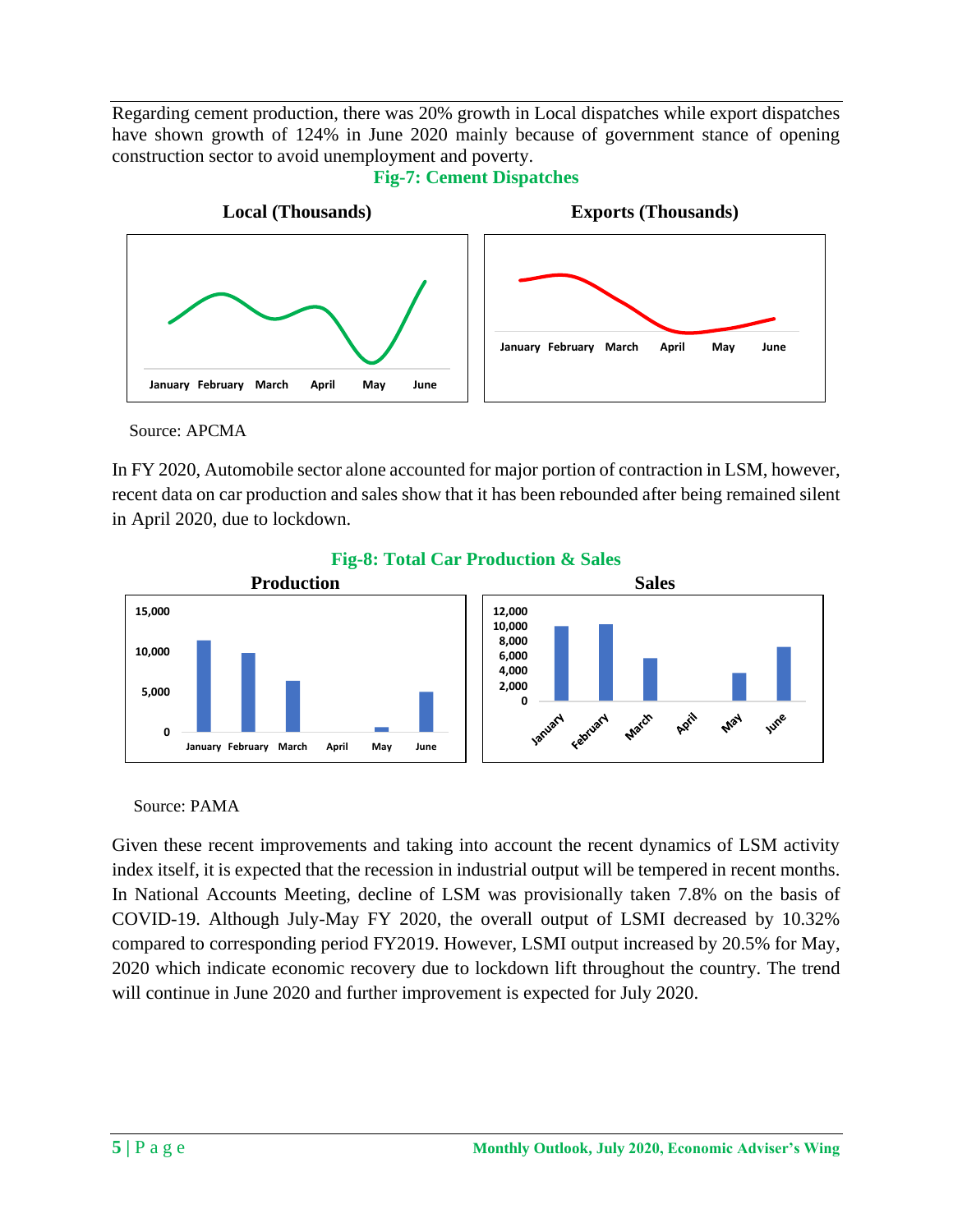#### **3.4. Overall economic activity**

Obtaining a useful indicator of ongoing overall economic activity is extremely important for policy purposes. The Monthly Economic Indicator (MEI) is based on combining monthly data of three variables (LSM Y-o-Y growth, M2 Y-o-Y growth adjusted for inflation<sup>1</sup> and weighted average Composite Leading Indicator (CLI) in main trading areas). **Fig-9** contains the movements in these indicators in recent history. These variables are proven to be correlated with GDP at constant prices. Table-I: presents the MEI in the months, quarters and complete FY 2020.



Source OECD, PBS, SBP

| <b>Months</b>      | Jul-<br>19     | Aug-<br>19 | Sep-<br>19 | Oct-<br>19 | $Now-$<br>19        | Dec-<br>19 | Jan-<br>20 | Feb-<br>20           | <b>Mar</b><br>$-20$ | Apr-<br>20 | <b>May</b><br>$-20$ | Jun-<br>20 |
|--------------------|----------------|------------|------------|------------|---------------------|------------|------------|----------------------|---------------------|------------|---------------------|------------|
| <b>MEI</b>         | 1.01           | 0.75       | 1.15       | 0.93       | 1.47                | 5.34       | 0.86       | 2.27                 | $-3.69$             | $-9.48$    | $-4.49$             | $-0.73$    |
| <b>Ouarters</b>    | Quarter - I    |            |            |            | <b>Ouarter</b> - II |            |            | <b>Ouarter - III</b> |                     |            | <b>Ouarter</b> - IV |            |
| Average            | 0.97           |            |            |            | 2.58                |            |            | $-0.19$              |                     |            | $-4.90$             |            |
| <b>Fiscal Year</b> | <b>FY 2020</b> |            |            |            |                     |            |            |                      |                     |            |                     |            |
| <b>MEI</b> on      |                |            |            |            |                     |            |            |                      |                     |            |                     |            |
| average            | $-0.38$        |            |            |            |                     |            |            |                      |                     |            |                     |            |

#### **Table-I: MEI performance in FY 2020 (Monthly, Quarterly and for Complete FY 2020)**

Source: EAW calculations

The MEI shows small but positive growth in the first quarter of FY20. Growth accelerated in the second quarter, but turned negative in March 2020, following the COVID-19 pandemic. Deflation deepened in April, but the negative effects of this shock subsided in May and even more so in June. Over the complete FY 2019-20, the MEI shows average growth of -0.4%, which coincides with the provisional GDP growth published by PBS.

Regarding FY 2021, based on our discussion above, if recent trends continues, we expect positive growth in July 2020 indicating restart of economic activities. Further, as per expectations if number of cases further slowdown, economic activities will come to normal level. However, risk is more associated with the behaviour of public in following SOPs for avoiding pandemic spread.

<sup>&</sup>lt;sup>1</sup> M2 adjusted for inflation is defined as growth in M2 minus inflation rate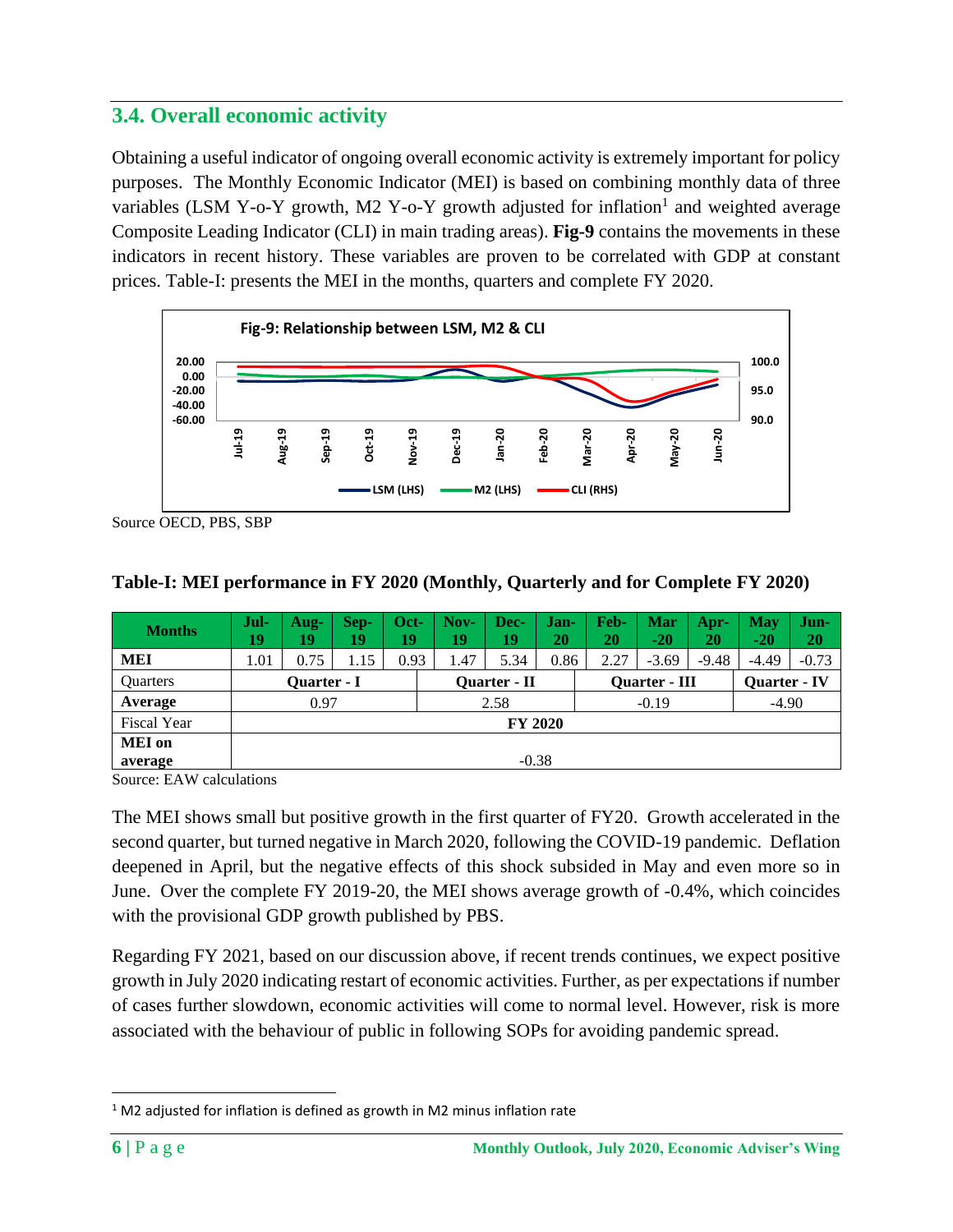#### **3.5. External**

*Exports of goods***:** Historically, the monthly profile of the share of domestic production that is exported is very volatile. However, this share is negatively correlated with the Real Effective Exchange rate and positively with the cyclical position in the main trading partners. International commodity prices also affect positively the export content of domestic output.

The exports of goods and services expressed in current USD prices (BOP definition) dramatically declined in April and May 2020, following the outbreak of the COVID-19 pandemic However, in June FY 2020, exports remained \$ 1.6 billion which implies that revival of economic activities in trading partners has caused 25% growth in exports. For FY 2021, the target of exports is \$ 22.7 billion which is almost \$ 1.9 billion per month on average. It is expected that exports will further recover in July and may find themselves within a broad margin around \$ 2.0 to \$ 2.1 billion.

*Imports of goods*: The monthly profile of the import propensity (share of imports of goods and services in domestic GDP, both measured at current prices), is very volatile. Nevertheless, high (low) levels of interest rates and REER exert deflationary (inflationary) shocks on the economy and affect the propensity to import. Import values are also positively correlated with the international commodity prices.

The target imports for FY 2021 is \$ 42.4 billion which is almost \$ 3.5 billion per month on average. It is expected that imports will recover in June and July and may find themselves within a broad margin around \$ 3.5 to \$ 4.0 billion.

**Remittances:** Historically, growth in workers' remittances helped in reducing Current Account Deficit significantly. Covid-19 outbreak has raised concerns of a substantial fall in remittance flows to the developing countries especially to Pakistan due to recent contraction in Gulf countries. However, the recovery is underway in major trading partner/ remittances destinations and further policy support will encourage people to send remittances to their families. Further the government is making efforts addressing issues related to Pakistani workers working abroad. In June-20, there was 51 % increase in workers' remittances compared to those in June-19. Thus, for FY 2020, workers' remittances remained \$ 23.1 billion. The target of workers' remittances for FY 2021 is \$ 21.5 billion which implies \$1.8 billion per month on average. For July-20, due to Eid and revival of economic activities, it is expected that workers' remittances may remain with the range of \$ 1.8 to \$ 2.0 billion,

With these we expect that Current Account Deficit will be within last year level, however with improvement in Foreign Direct Investment and other Financial inflows, there will be no pressure on foreign reserves and thus stable exchange rate is expected in the next month.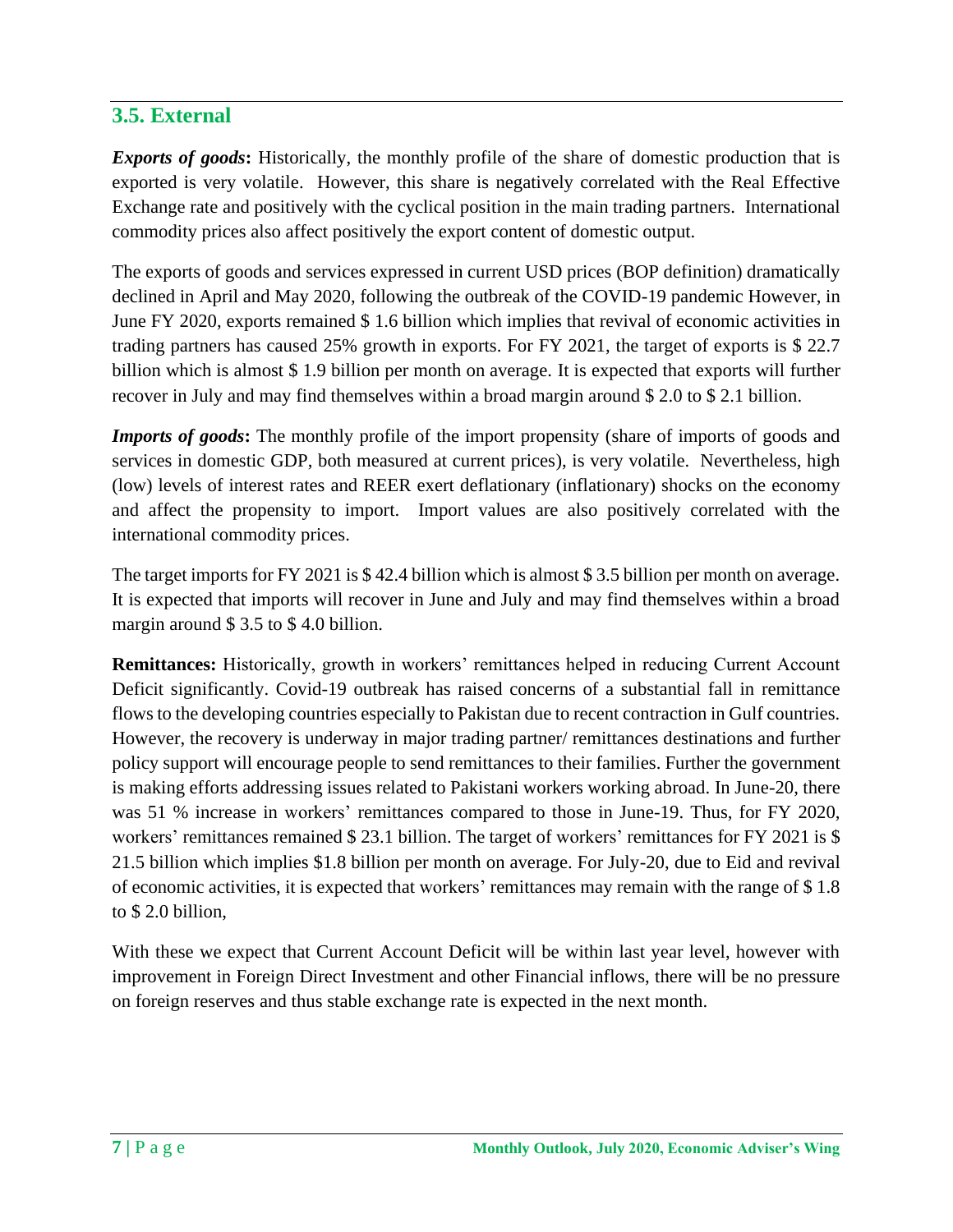#### **3.6. Fiscal**

Despite economic slowdown, during FY2020, FBR has collected Rs. 3981.4 billion, surpassing the target of Rs.3908 billion by Rs.73.4 billion. In July-18 and July-19, Rs 251.1 and Rs 277.3 billion were collected. Historically, about 5-7% of total FBR is collected in July. Presently, there is risk in FBR collection as economic activities have not started in full swing. The government has announced to refund Rs 50 million which will build business confidence and thus expected that in coming months with better economic activities, FBR will approach toward its target with more focus on improvement of tax system, broadening tax base and strengthening of administrative controls. As the budget strategy of the government for FY2021, is focused on keeping primary balance at the sustainable level. It is expected that the government will continue expenditure management with balancing Corona related expenditure to keep fiscal deficit financed as budgeted.

#### **4. Way Forward**

In recent months, the MEI is improving. If this trend continues, Pakistan may resume positive growth in the coming months. Thus, at this juncture, in absence of severe future cost push commodity price and exchange rate shocks, inflation may stabilize or gradually ease in coming months. Further, the government is committed to keep primary balance in line with sustainable budget deficits and stable debt dynamics. Regarding, external sector, the current account deficit is projected to remain within the limits of the external financing constraints, preserving levels of foreign exchange reserves at reasonable proportion of the level of imports.

Nevertheless, risks remain present and need to be monitored closely. From a worldwide perspective, the COVID-19 pandemic is still not under control. According to the Johns Hopkins University Coronavirus Resource Centre, number of cases in the US is still rising. Also, in the UK and the Euro Area, new (local) waves are being observed in July. This may endanger the further re-opening of these economies. In Pakistan, the daily numbers of new Coronavirus cases are on declining trend since June 25, 2020. However, risk still prevails due to upcoming Eid event. Failure to get the worldwide covid-19 pandemic under control may worsen economic sentiment in Pakistan's main trading areas and hence endanger a revival of export revenues. The gradual reopening of the economy in Pakistan will be helpful in raising revenue collection.

\_\_\_\_\_\_\_\_\_\_\_\_\_\_\_\_\_\_\_